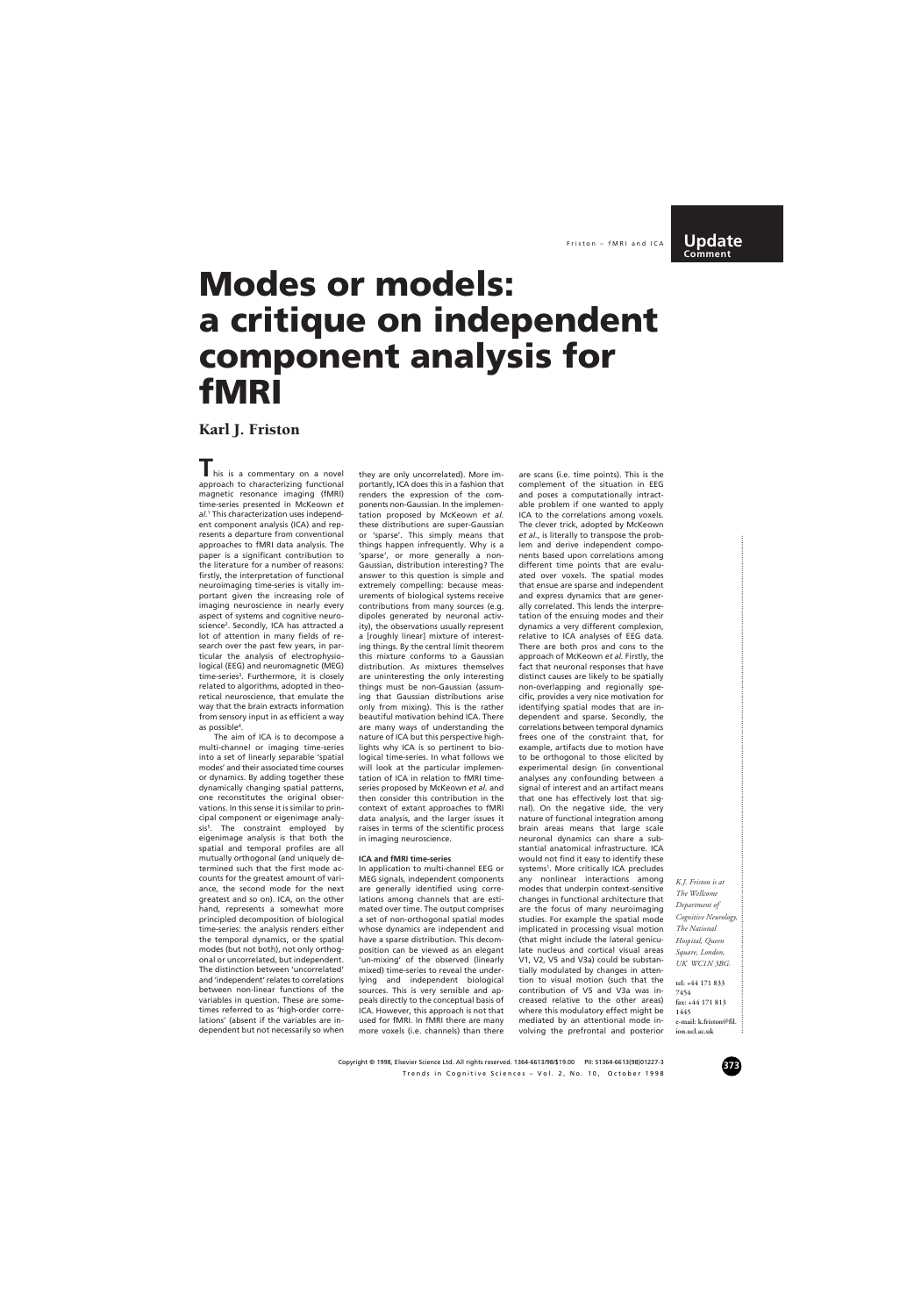parietal cortices<sup>6</sup>. ICA would not handle this situation very gracefully and would probably fractionate the visualmotion system into two components (that do and do not show attentional modulation). Interestingly non-linearities<sup>7</sup> in the hemodynamic response to underlying neuronal changes at any one point in the brain are not problematic for ICA; the difficulties arise when anatomically distinct neuronal systems interact in a non-linear way<sup>6</sup> (see McKeown *et al.*, p. 184, for a discussion that touches on this).

In short, conventional applications of ICA identify sources with independent and sparse dynamics that may or may not be neuro-anatomically segregated. ICA, as proposed by McKeown *et al.*, identifies sparse, independent spatial modes that may or may not express correlated dynamics. The interpretation of the ensuing modes and their time courses rests upon a proper appreciation of this.

#### **ICA in context**

To understand the potential role for ICA, in characterizing fMRI time-series, it is worthwhile considering established techniques. The framework for the analysis of imaging time-series was largely established in positron emission tomography (PET) neuroimaging and has been extended, or recapitulated, for fMRI. In general approaches are either hypothesis-led or data-led (i.e. exploratory). The vast majority of imaging neuroscience depends upon hypothesis-led characterizations that are inferential in nature. These in turn are based upon some form of 'statistical parametric mapping'. Statistical parametric mapping refers to the construction of images using a voxelspecific statistic that tests hypotheses about the dynamics at that voxel. This statistic is usually derived under parametric assumptions using the general linear model (e.g. the T statistic, in testing for a particular compound of parameter estimates using multiple regression, or in the case of just one regressor, the correlation co-efficient)<sup>8</sup>. There have been some developments, such as the use of non-parametric statistics<sup>9</sup> and extensions to the general linear model that allow for serial correlations in fMRI time-series<sup>10</sup>, but the overall approach has endured for a decade.

The second class of analyses are data-led and eschew any need to specify a statistical model about which inferences are made. Among these are eigenimage analysis, cluster analysis, multi-dimensional scaling and now ICA. ICA distinguishes itself because it is predicated on assumptions that seem particularly relevant to biological timeseries. It should be noted that the conventional 'correlational' analysis<sup>11</sup> used by McKeown *et al.,* as a comparison for ICA, is the simplest form of statistical parametric mapping and uses a statistical model that might be sub-optimal in

**374**

many circumstances. A typical model would normally include multiple components; for example a series of temporal basis functions for modelling voxel-specific differences in the form of evoked hemodynamic responses (i.e. consistent task-related responses), periodic confounds modelling low frequency drifts and aliased biorhythms and interactions among these terms to accommodate nonlinear responses<sup>7</sup> or time by condition interactions (i.e. transiently task-related responses)<sup>12</sup>.

Why is the distinction between hypothesis-led and data-led approaches important? The usefulness of any new technique emerges in the context in which it is used. The facility of being able to apply techniques like ICA to imaging augments the ongoing reevaluation of inferential approaches in imaging neuroscience. The ubiquity of inferential approaches reflects the (Popperian) scientific process adopted by the imaging neuroscience community (hypothesis generation, refutation and design of ensuing experiments). On the one hand questions have been raised about the usefulness of inferential statistics, especially in relation to fMRI time-series, and there have been calls to move towards alternative characterizations (such as confidence intervals, posterior possibilities, mixture models and nonparametric regression). On the other hand, however, the scientific process based on conventional statistical inference has proved extremely successful. It has allowed for the successive elaboration of increasingly sophisticated experiments, the testing of more refined hypotheses and a comprehensive characterization of functional brain architectures, in terms of both functional specialization and integration. Testing a hypothesis reduces operationally to specifying what one expects to see. In statistical parametric mapping this is realized in terms of the statistical model (i.e. design matrix) that embodies all the explanatory effects that constitute the hypothesis. These explanatory variables are nothing more than assumptions about the spatiotemporal dynamics of fMRI timeseries and are central to scientific inference. Data-led techniques like ICA do not appeal to a statistical model and deny the opportunity to test any hypothesis (although they might provide insights that allow better models to be elaborated). Imaging neuroscience is now a maturing discipline wherein some principles of brain organization have already been elucidated. Within these broad principles, for example functional segregation, hundreds of imaging neuroscience programs are following the conventional scientific process to carefully characterize neuronal responses and their relationship to the brain's infrastructure. Working in any imaging laboratory repeatedly exposes one to the importance of being able to test hypotheses, where the results of one experiment inform

the next, often generating more questions than resolutions. Furthermore, inferential approaches, based upon statistical models, allow insights from other fields to be adopted easily and powerfully. A clear example of this is the increasing use of multifactorial designs in neuroimaging. These approaches are predicated on advances in psychology (e.g. the additive factors method of Sternberg<sup>13</sup>) made many years before the first PET camera.

In my opinion the hypothesisbased scientific process is serving the imaging community extremely well at the present time. It has arisen not by explicit design (although the constraints of available data acquisition techniques and analysis methods could have played a role) but because it is so efficacious. It enables an internal consistency within scientific programs and a discourse between the imaging and other neuroscience communities. Techniques that seek an entry into the field on the basis of 'minimal assumptions' might not be attractive to those who have treasured assumptions about which they want to make inferences. In relation to the distinction between hypothesis-led and data-led approaches, it is interesting to note that the application of ICA considered here has emerged from a laboratory that is renowned for its insightful use of modelling techniques to emulate the behaviour of neuronal systems. The questions addressed by these approaches pertain to emergent behaviours and the exploration of the parameter space of neuronal models that are a long way away from the statistical models used in neuroimaging. It will be interesting to see if ICA can mediate between these two distinct approaches.

#### **Acknowledgements**

I thank Chris Frith for his invaluable comments. K.J.F. is supported by the Wellcome Trust.

#### **References**

- **1** McKeown, M.J. *et al.* (1998) Analysis of fMRI data by blind separation into independent spatial components *Hum. Brain Mapp.* 6, 160–188
- **2** Friston, K.J. (1997) Imaging cognitive anatomy *Trends Cognit. Sci.* 1, 21–27
- **3** Makeig, S. *et al.* (1997) Blind separation of auditory event-related responses into independent components *Proc. Natl. Acad. Sci. U. S. A.* 94, 10979–10984
- **4** Olshausen, B.A. and Field, D.J. (1996) Emergence of simple-cell receptive field properties by learning a sparse code for natural images *Nature* 381, 607–609
- **5** Friston, K.J. *et al.* (1993) Functional connectivity: the principal component analysis of large data sets *J. Cereb. Blood Flow Metab.* 13, 5–14
- **6** Buchel, C. and Friston, K.J. (1997) Modulation of connectivity in visual pathways by attention: cortical interactions evaluated